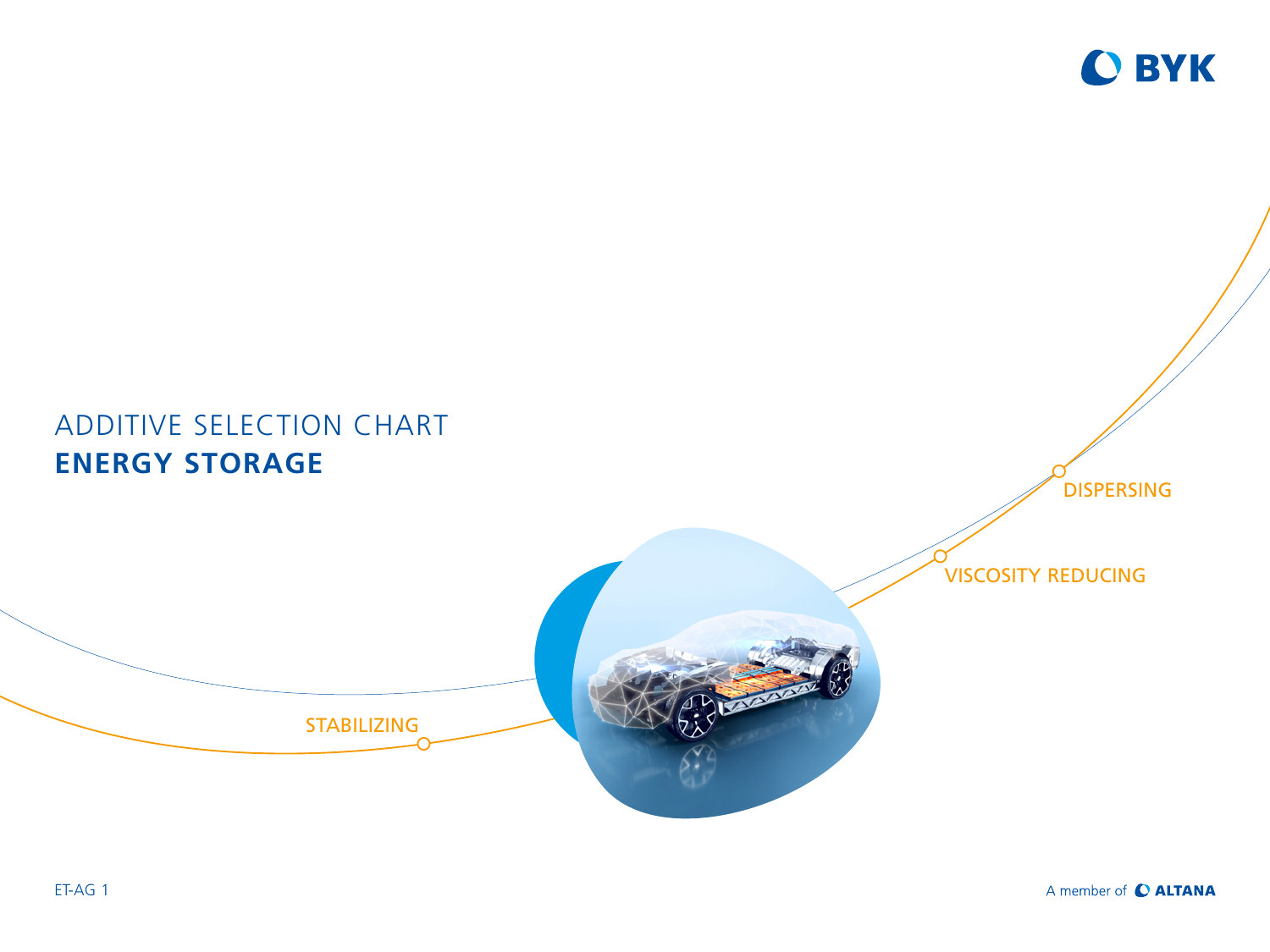## **Electrode**

| <b>Application</b>           | Wetting and dispersing additives  Wetting agents                                       |                            | <b>Defoamers</b> | <b>Rheology additives</b> | <b>Adhesion promoters</b> |
|------------------------------|----------------------------------------------------------------------------------------|----------------------------|------------------|---------------------------|---------------------------|
| <b>Aqueous systems</b>       | BYK-ET 3003<br>BYK-ET 3004<br>BYK-ET 3031<br>BYK-ET 3032<br>BYK-ET 3033<br>BYK-ET 3034 | BYK-ET 3060<br>BYK-ET 3061 | BYK-ET 3070      | LAPONITE-RD               | LAPONITE-RD               |
| <b>Solvent-borne systems</b> | BYK-ET 3000<br>BYK-ET 3001<br>BYK-ET 3002<br>BYK-ET 3003<br>BYK-ET 3004<br>BYK-ET 3034 |                            |                  |                           |                           |

## **Separator**

| <b>Application</b>           | <b>Wetting and dispersing additives</b>                                                | <b>Wetting agents</b>      | <b>Defoamers</b> | <b>Binders</b> |
|------------------------------|----------------------------------------------------------------------------------------|----------------------------|------------------|----------------|
| <b>Aqueous systems</b>       | BYK-ET 3003<br>BYK-ET 3004<br>BYK-ET 3030<br>BYK-ET 3032<br>BYK-ET 3033<br>BYK-ET 3034 | BYK-ET 3060<br>BYK-ET 3061 | BYK-ET 3070      | BYK-ET 3080    |
| <b>Solvent-borne systems</b> | BYK-ET 3003<br>BYK-ET 3004<br>BYK-ET 3034                                              |                            |                  |                |